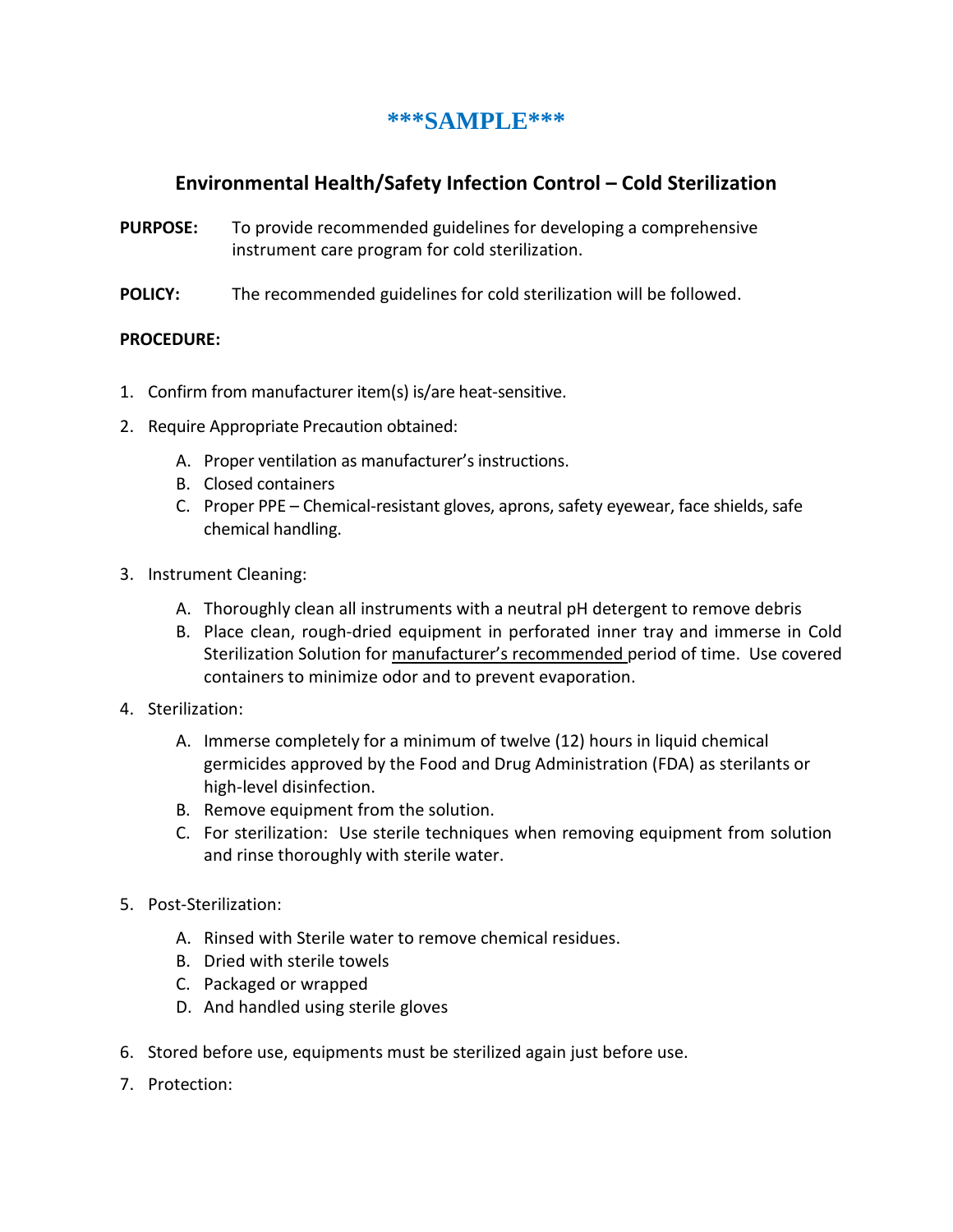- A. Carefully follow Manufacturer label instructions and safety precautions.
- B. Cleaning procedure: Blood and other bodily fluids must be thoroughly cleaned from surfaces and objects before application of the disinfectant or sterilants.
- C. Disposal of infection material: Blood and other bodily fluids should be disposed of per approved procedures.
- 8. Event of Cold Chemical Sterilants Spill:
	- A. Use Appropriate PPE
	- B. Follow exposure control plan and clean up instructions per MSDS